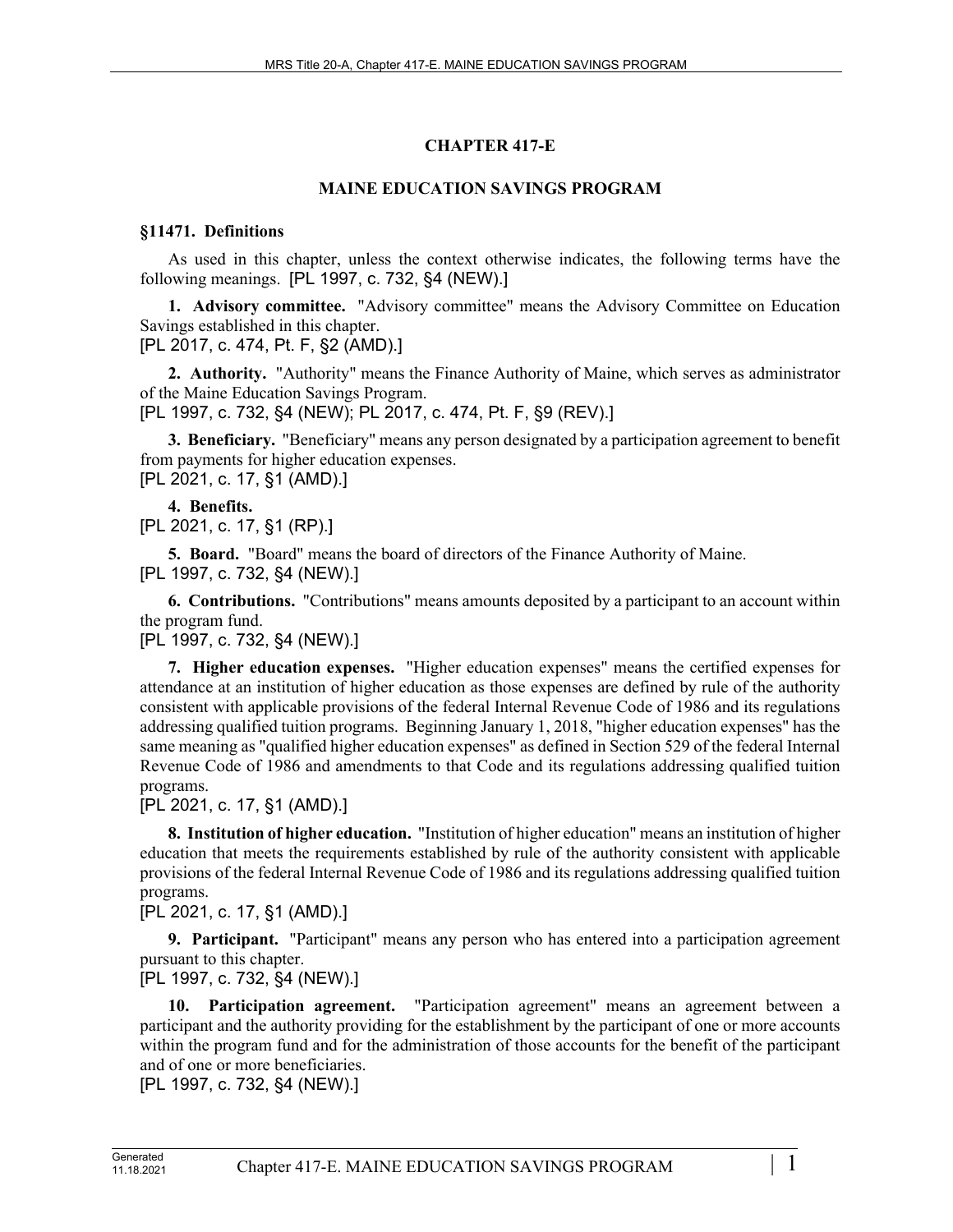**11. Program earnings.** "Program earnings" means all interest, dividends, premiums, fees, profits upon disposition of assets and other revenue actually received by or on behalf of the program with respect to any assets held within the program fund to which that asset may be credited, less all administrative costs of the program and the program fund, as periodically determined by the authority. [PL 1997, c. 732, §4 (NEW).]

**12. Tuition.**  [PL 2021, c. 17, §1 (RP).] SECTION HISTORY

PL 1997, c. 732, §4 (NEW). PL 2017, c. 474, Pt. F, §§2, 3 (AMD). PL 2017, c. 474, Pt. F, §9 (REV). PL 2021, c. 17, §1 (AMD).

## **§11472. Maine Education Savings Program**

The Maine Education Savings Program, referred to in this chapter as the "program," is established to encourage the investment of funds to be used for higher education expenses. The authority shall administer the program and act as administrator of the program fund. [PL 2021, c. 17, §2 (AMD).]

## SECTION HISTORY

PL 1997, c. 732, §4 (NEW). PL 2017, c. 474, Pt. F, §4 (AMD). PL 2021, c. 17, §2 (AMD).

## **§11473. Maine Education Savings Program Fund**

**1. Creation.** The Maine Education Savings Program Fund, referred to in this chapter as "the program fund," is established as a nonlapsing fund to be held, directed and administered by the authority. The authority shall keep the program fund segregated from all other funds held by the authority and shall invest and reinvest, or cause to be invested and reinvested, the program fund for the benefit of the program under the direction of and with the advice of the advisory committee. The program fund so administered is a fund held on behalf of participants and beneficiaries who are deemed specifically named persons for the purposes of Title 5, section 135-A.

[PL 2011, c. 150, §1 (AMD); PL 2011, c. 150, §9 (AFF); PL 2017, c. 474, Pt. F, §9 (REV).]

**2. Sources of money.** The following sources of money must be paid into the program fund:

A. All money appropriated for inclusion in the program fund; [PL 1997, c. 732, §4 (NEW).]

B. All interest, dividends or other pecuniary gains from investment of money in the program fund; [PL 1997, c. 732, §4 (NEW).]

C. All money received pursuant to participation agreements; [PL 1997, c. 732, §4 (NEW).]

D. Any grants, gifts and other money from the State and from any unit of federal, state or local government or from any person, firm, partnership or corporation for deposit to the program fund. Contributions may be limited in application to specified classes of beneficiaries; and [PL 1997, c. 732, §4 (NEW).]

E. Any other money available to the authority and directed by the authority to be paid into the program fund. [PL 1997, c. 732, §4 (NEW).]

[PL 1997, c. 732, §4 (NEW).]

**3. Application of program fund.** Money in the program fund may be applied to carry out any power of the authority under or in connection with this chapter. All money in the program fund must be continuously applied by the authority to carry out this chapter and for no other purpose. Assets of the program fund must at all times be preserved, invested and expended only for the purposes of the program and must be held for the benefit of the participants and beneficiaries, including the refunding of fees paid by participants or any class of participants, the matching of contributions made by participants or any class of participants or the use of funds to provide scholarships to program account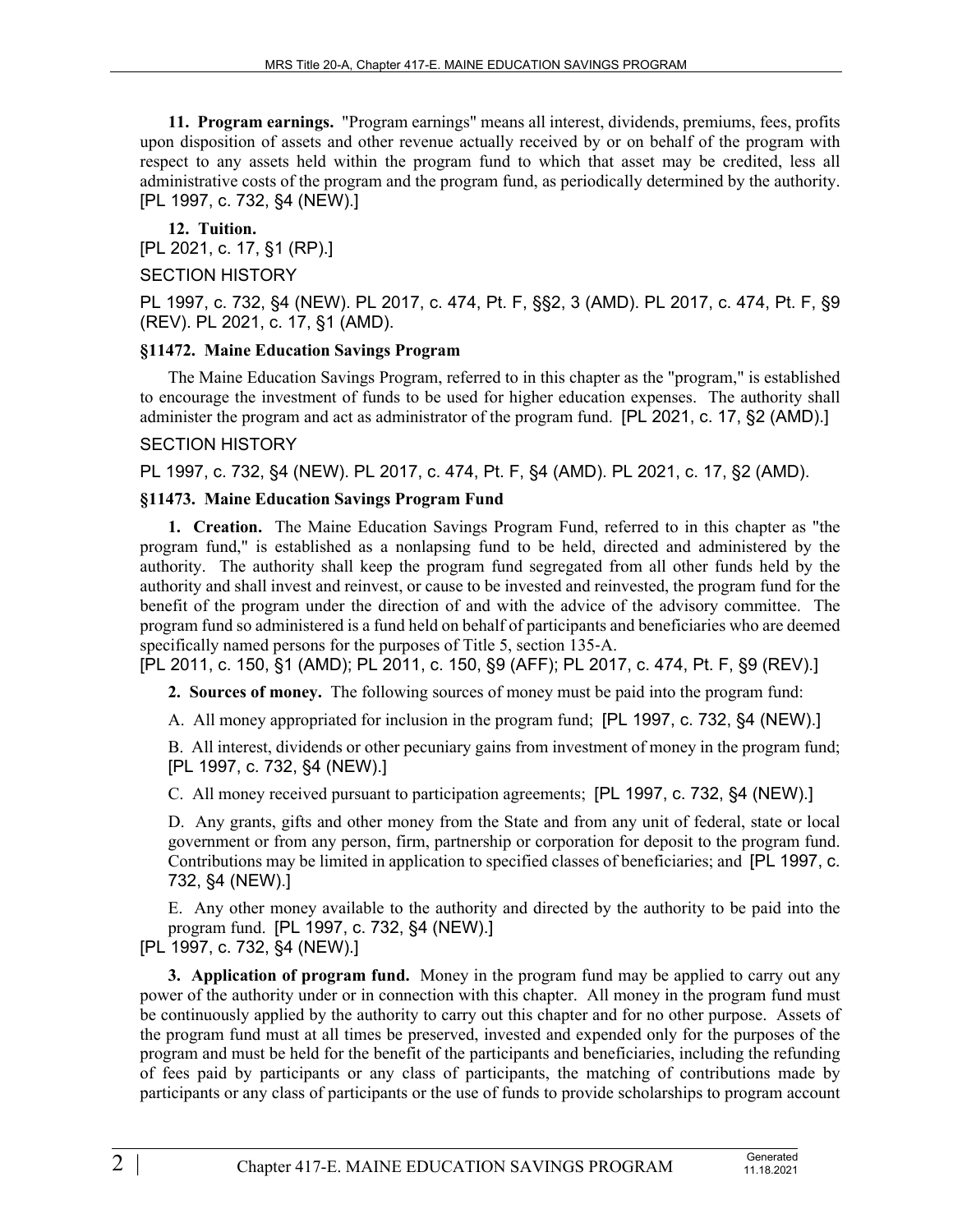beneficiaries who attend institutions of higher education whether or not in the State. Assets may not be transferred or used by the State or the authority for any purposes other than the purposes of the program. Notwithstanding the requirements of this subsection regarding the permissible uses of the money in the program fund, all amounts in the program fund, except for contributions and program earnings that have been credited to an account, may be used by the authority to pay the administrative costs of the program and program fund as well as costs associated with providing financial education for the benefit of students and families, as determined by the authority.

# [PL 2013, c. 4, §1 (AMD).]

**4. Accounts within program fund.** The authority may divide the program fund into separate accounts for any purpose it determines necessary or convenient for carrying out the purposes of this chapter, including, without limitation, the establishment of appropriate reserve funds for investment and operating expenses.

# [PL 1997, c. 732, §4 (NEW).]

**5. Common investment of funds.** The authority may commingle, or cause or allow to be commingled, amounts credited to some or all accounts for investment purposes and may provide for the application of program earnings to pay any administrative costs of the program fund prior to crediting program earnings to participants' accounts.

[PL 2011, c. 150, §2 (AMD); PL 2011, c. 150, §9 (AFF).]

## SECTION HISTORY

PL 1997, c. 732, §4 (NEW). PL 2001, c. 380, §1 (AMD). PL 2011, c. 150, §§1, 2 (AMD). PL 2011, c. 150, §9 (AFF). PL 2013, c. 4, §1 (AMD). PL 2017, c. 474, Pt. F, §9 (REV).

## **§11474. Powers of the authority**

The authority, in the capacity as administrator of the program fund, in addition to all of the powers set out in Title 10, section 969‑A, may: [PL 1997, c. 732, §4 (NEW).]

**1. Enter into contracts.** Make and enter into contracts necessary for the administration of the program fund, including, without limitation, agreements with any financial institution or institution of higher education or with the State or any federal or state agency or any other entity; [PL 1997, c. 732, §4 (NEW).]

**2. Invest funds.** With the advice of the advisory committee, invest and reinvest, or cause to be invested and reinvested, money in the program fund in any investments determined by the authority to be appropriate, notwithstanding any general statutory limitations on investments of public funds specifically determined to be inapplicable to the program fund. The authority may invest, or cause to be invested, money from the program fund in financial institutions located in the State to the extent determined reasonable by the authority;

[PL 2021, c. 17, §3 (AMD).]

**3. Participation agreements.** Enter into participation agreements with participants in accordance with the requirements of section 11475;

[PL 1997, c. 732, §4 (NEW).]

**4. Make payments.** Make payments to beneficiaries and to institutions of higher education on behalf of beneficiaries;

# [PL 1997, c. 732, §4 (NEW).]

**5. Make refunds.** Make refunds to participants on the termination of participation agreements pursuant to the provisions, limitations and restrictions set forth in this chapter; [PL 1997, c. 732, §4 (NEW).]

**6. Appoint a program administrator.** Appoint a program administrator and other employees necessary to carry out the duties of this chapter;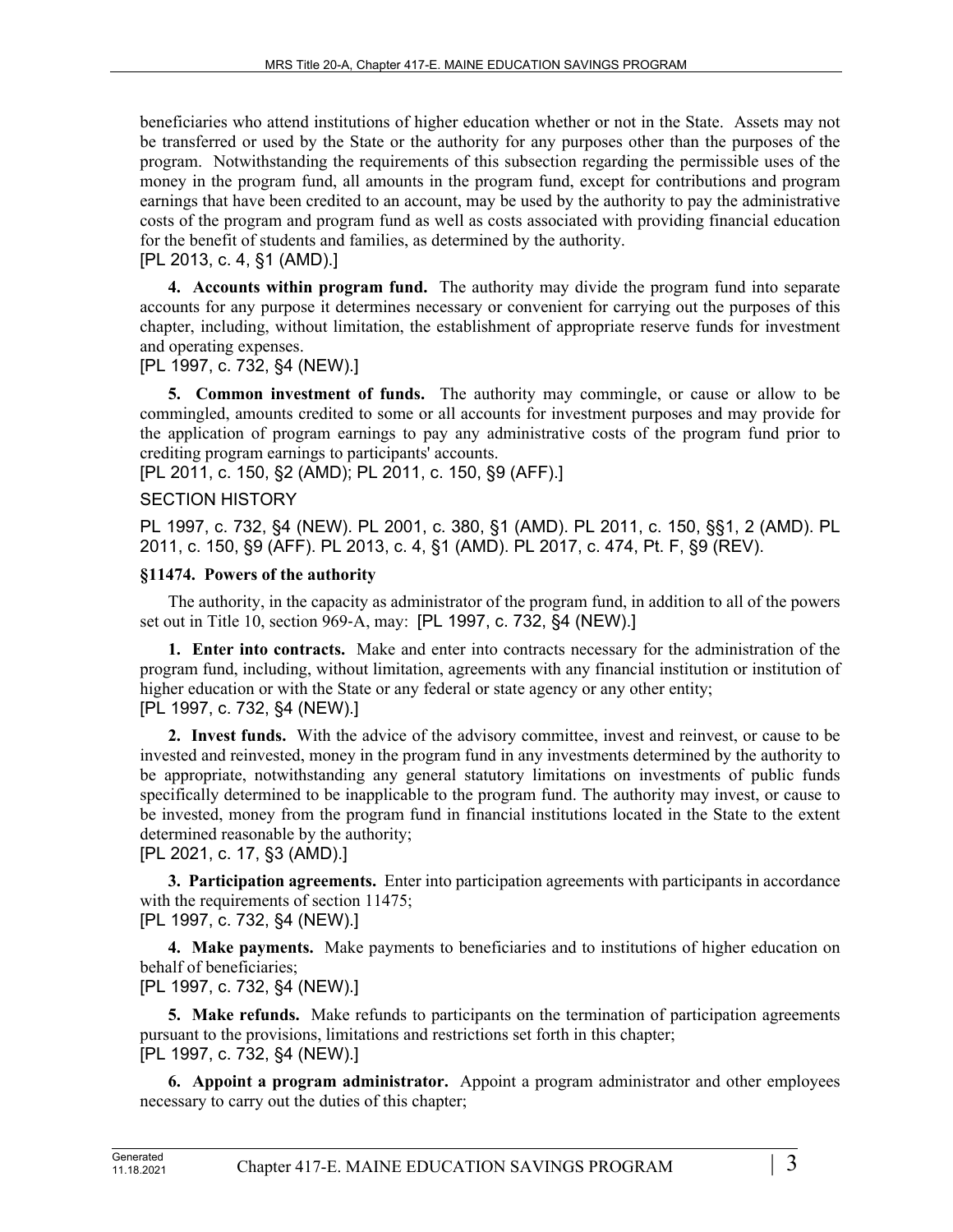[PL 1997, c. 732, §4 (NEW).]

**7. Carry out studies.** Carry out studies and projections to advise participants regarding present and future estimated higher education expenses and levels of financial participation in the program required to enable participants to achieve their educational funding objectives; [PL 1997, c. 732, §4 (NEW).]

**8. Participate in programs.** Participate in any federal, state or local governmental program for the benefit of the program or the program fund, including, without limitation, soliciting, establishing and participating in a program providing limits on future increases in the costs of education at participating institutions of higher education on those terms and conditions that the authority may negotiate with the institutions;

[PL 1997, c. 732, §4 (NEW).]

**9. Procure insurance.** Procure insurance against any loss in connection with the property or assets or activities of the program or the program fund; [PL 1997, c. 732, §4 (NEW).]

**10. Administer the program fund.** Administer the program fund;

#### [PL 1997, c. 732, §4 (NEW).]

**11. Borrow money.** Borrow money the authority determines necessary and prudent to the administration of the program and the program fund. Loans may be obtained from any source, including other funds of the authority;

[PL 1997, c. 732, §4 (NEW).]

**12. Transfer investments.** Sell, assign, transfer and dispose of any of the securities and investments of the program. All investments must be clearly marked to indicate designation to the program fund and, to the extent possible, must be registered in the name of the program. All interest derived from investments and any gains from the sale or exchange of investments must be credited by the authority to the account of the program;

## [PL 1997, c. 732, §4 (NEW).]

**13. Employ investment managers and consultants.** Contract for goods and services and engage personnel and consultants, including investment advisors and managers, actuaries, managers, counsel, marketing consultants, fiduciaries and auditors, and evaluation services or other services as determined necessary by the authority for the effective and efficient operation of the program. Directly or through an investment consultant, the authority may contract to provide services that are a part of the comprehensive investment plan or as determined necessary by the authority or the consultant, including, but not limited to, providing consolidated billing, individual and collective record keeping and accounting and asset purchase, control and safekeeping; and

## [PL 1997, c. 732, §4 (NEW).]

**14. Fund costs and expenses.** Fund all costs and expenses incurred in connection with the exercise of its powers under this chapter as administrative costs of the program and the program fund. The authority may not assess the program fund a fee in excess of 1% of the balance in the fund in any year for the administrative costs and expenses of the program.

[PL 1997, c. 732, §4 (NEW).]

## SECTION HISTORY

PL 1997, c. 732, §4 (NEW). PL 2011, c. 150, §3 (AMD). PL 2011, c. 150, §9 (AFF). PL 2021, c. 17, §3 (AMD).

## **§11475. Participation agreement**

The authority may enter into a participation agreement with a participant on behalf of a beneficiary pursuant to the following terms and conditions. [PL 1997, c. 732, §4 (NEW).]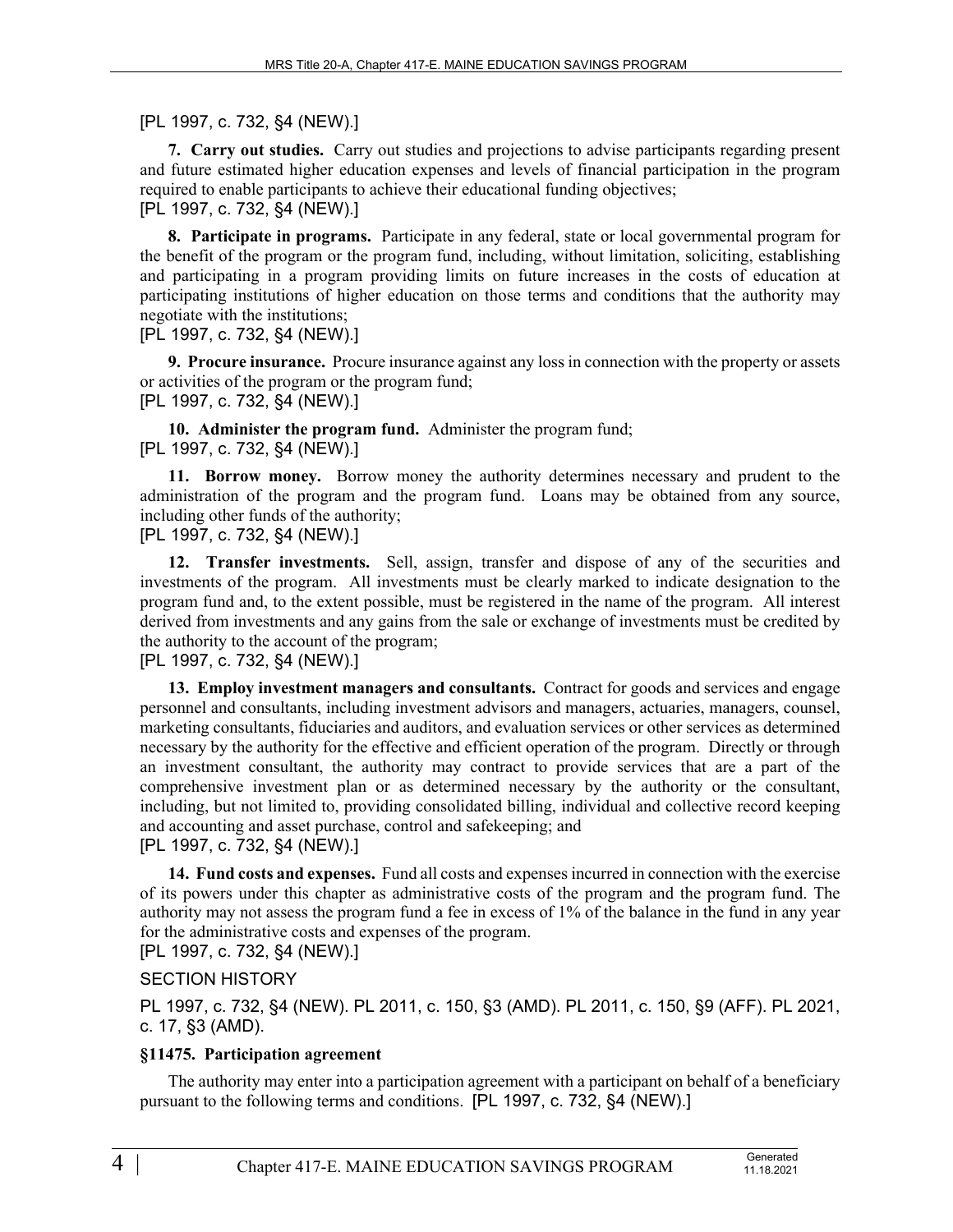**1. Periodic payments.** A participation agreement may require or permit a participant to invest a specific amount of money in the program fund for a specific period of time for the benefit of a specific beneficiary. Periodic deposits may be made through a payroll deduction plan or an automatic deposit plan or through assignment of state tax refunds. A participation agreement establishing such a periodic deposit plan may include provisions to adjust scheduled deposits on the basis of change in a participant's economic circumstances or a beneficiary's educational plans and may provide for penalties on a participant's failure to make deposits as scheduled. A participation agreement establishing such a plan must provide for the limitation of scheduled deposits by the authority as necessary to ensure that a participant's account does not exceed the amount necessary to pay the beneficiary's projected higher education expenses.

[PL 1997, c. 732, §4 (NEW).]

**2. Lump-sum payments.** A participation agreement may permit a participant to make one or more lump-sum deposits to an account for the benefit of a specific beneficiary. [PL 2015, c. 267, Pt. DD, §1 (AMD); PL 2015, c. 267, Pt. DD, §34 (AFF).]

**3. Designation of beneficiaries.** Except for accounts opened by a state or local governmental entity or charitable organization, an application or participation agreement must designate the name and date of birth of the beneficiary.

[PL 2001, c. 380, §2 (AMD).]

**4. Change of beneficiary.** A beneficiary may be changed as permitted by rule of the authority upon written request of the participant, provided that the substitute beneficiary is eligible. [PL 1997, c. 732, §4 (NEW).]

**5. Amendment.** A participation agreement may be freely amended throughout its term to enable a participant to increase or decrease the level of participation, change the designation of a beneficiary and carry out similar matters.

[PL 1997, c. 732, §4 (NEW).]

**6. Enrollment fee.** The authority may not charge an enrollment fee for participation in the program.

```
[PL 1997, c. 732, §4 (NEW).]
```
**7. Cancellation.** A participation agreement must provide that the participation agreement may be canceled upon the terms and conditions of the agreement and upon payment of the fees, expenses and penalties set forth in rules adopted by the authority.

[PL 1997, c. 732, §4 (NEW).]

**8. Separate accounts.** A participation agreement must require that the authority maintain each participant's account separately, subject to commingling for investment purposes, and report the status of each participant's account to the participant on a periodic basis, as established by rule of the authority. [PL 1997, c. 732, §4 (NEW).]

**9. Rights and obligations.** A participation agreement must include any other rights and obligations of the participant, the beneficiary and the authority. [PL 1997, c. 732, §4 (NEW).]

**10. Terms and conditions.** A participation agreement may include other terms and conditions the authority determines necessary, including a limitation on liability of the authority to the extent funds are disbursed in good faith.

[PL 1997, c. 732, §4 (NEW).]

**11. No guaranty of admission.** The execution of a participation agreement by the authority does not guarantee in any way that higher education expenses will be equal to projections and estimates provided by the authority or that the beneficiary named in any participation agreement will: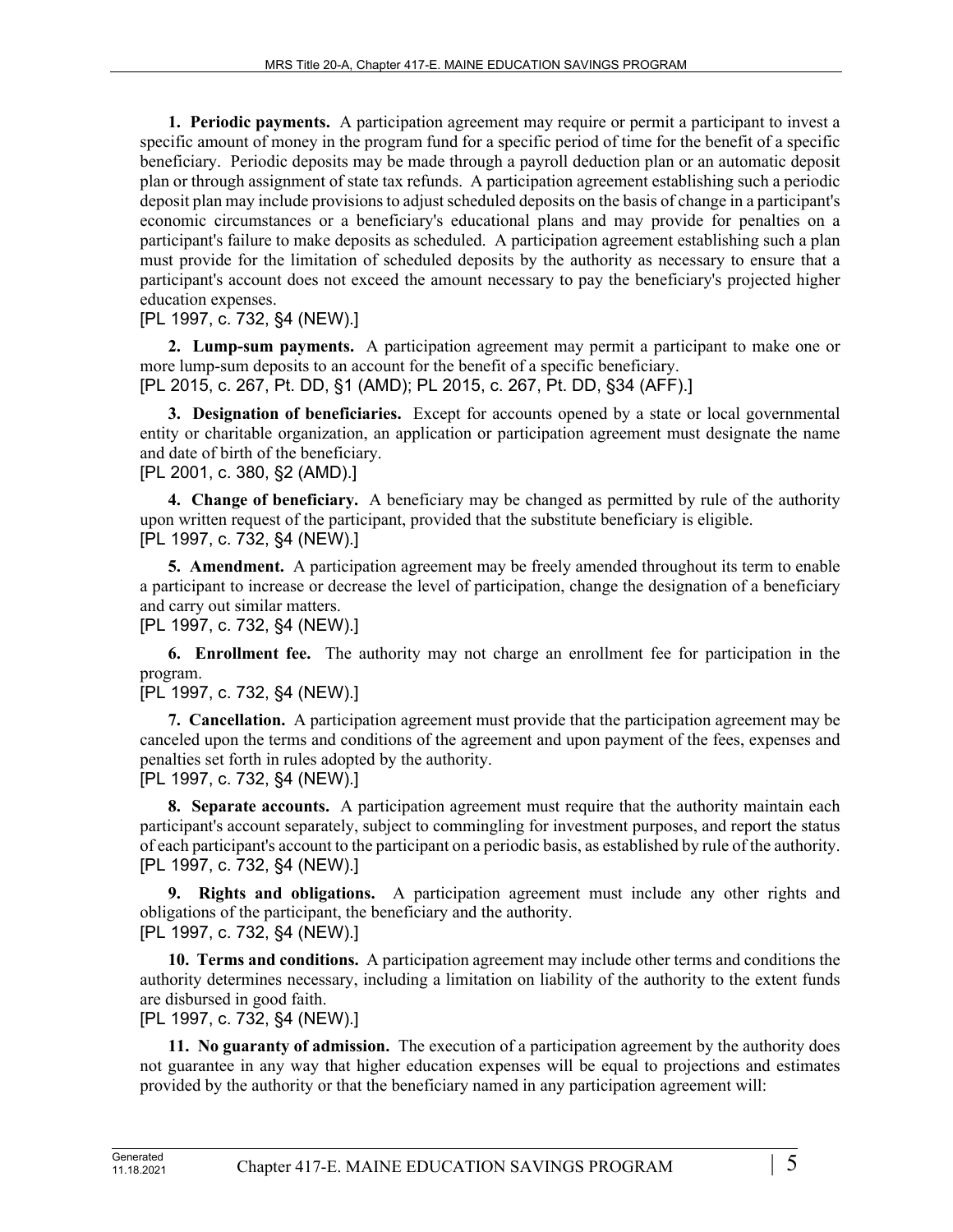A. Be admitted to any elementary or secondary school, apprenticeship program or institution of higher education; [PL 2021, c. 17, §4 (AMD).]

B. Be allowed to continue attendance at any elementary or secondary school, apprenticeship program or institution of higher education following admission; or [PL 2021, c. 17, §4 (AMD).]

C. Graduate from any elementary or secondary school, apprenticeship program or institution of higher education. [PL 2021, c. 17, §4 (AMD).]

[PL 2021, c. 17, §4 (AMD).]

#### SECTION HISTORY

PL 1997, c. 732, §4 (NEW). PL 2001, c. 380, §2 (AMD). PL 2015, c. 267, Pt. DD, §1 (AMD). PL 2015, c. 267, Pt. DD, §34 (AFF). PL 2021, c. 17, §4 (AMD).

### **§11476. Investment options and parameters**

The authority, with the advice of the advisory committee, may provide investment options for a participant within the program fund to the extent permitted by federal Internal Revenue Code of 1986 provisions addressing qualified tuition programs. The authority, with the advice of the advisory committee, shall invest, or cause to be invested, the amounts on deposit in the program fund in a reasonable manner to achieve the objectives of each fund, exercising the discretion and care of a prudent person in similar circumstances with similar objectives. A participant or designated beneficiary may not direct the investment of any amounts on deposit in the program fund, except to the extent allowed pursuant to provisions of the federal Internal Revenue Code of 1986 addressing qualified tuition programs. The authority shall give due consideration to rate of return, term or maturity, diversification and liquidity of investments within the program fund or any account in the program fund pertaining to the projected disbursements and expenditures from the program fund and the expected payments, deposits, contributions and gifts to be received. [PL 2021, c. 17, §5 (AMD).]

#### SECTION HISTORY

PL 1997, c. 732, §4 (NEW). PL 2011, c. 150, §4 (AMD). PL 2011, c. 150, §9 (AFF). PL 2021, c. 17, §5 (AMD).

#### **§11477. Early termination or overfunding of participation agreement**

**1. Cancellation.** The authority may by rule establish fees and penalties applicable to early termination, overfunding of accounts or failure to use the program fund for an eligible purpose. [PL 1997, c. 732, §4 (NEW).]

**2. Death or disability.** The authority may not levy or assess an administration refund fee or penalty upon a participant's termination of a participation agreement under the following circumstances:

A. Death of the beneficiary; [PL 1997, c. 732, §4 (NEW).]

B. Permanent disability or mental incapacity of the beneficiary; or [PL 1997, c. 732, §4 (NEW).]

C. Receipt by the beneficiary of a scholarship or educational funding, identified by rule of the authority, resulting in an excess of funds in the account not needed to pay higher education expenses at an institution of higher education. [PL 2017, c. 474, Pt. F, §5 (AMD).]

[PL 2017, c. 474, Pt. F, §5 (AMD).]

SECTION HISTORY

PL 1997, c. 732, §4 (NEW). PL 2017, c. 474, Pt. F, §5 (AMD).

#### **§11478. Ownership of account; transfer of ownership rights**

For all purposes of the laws of the State, the following provisions apply. [PL 1997, c. 732, §4 (NEW).]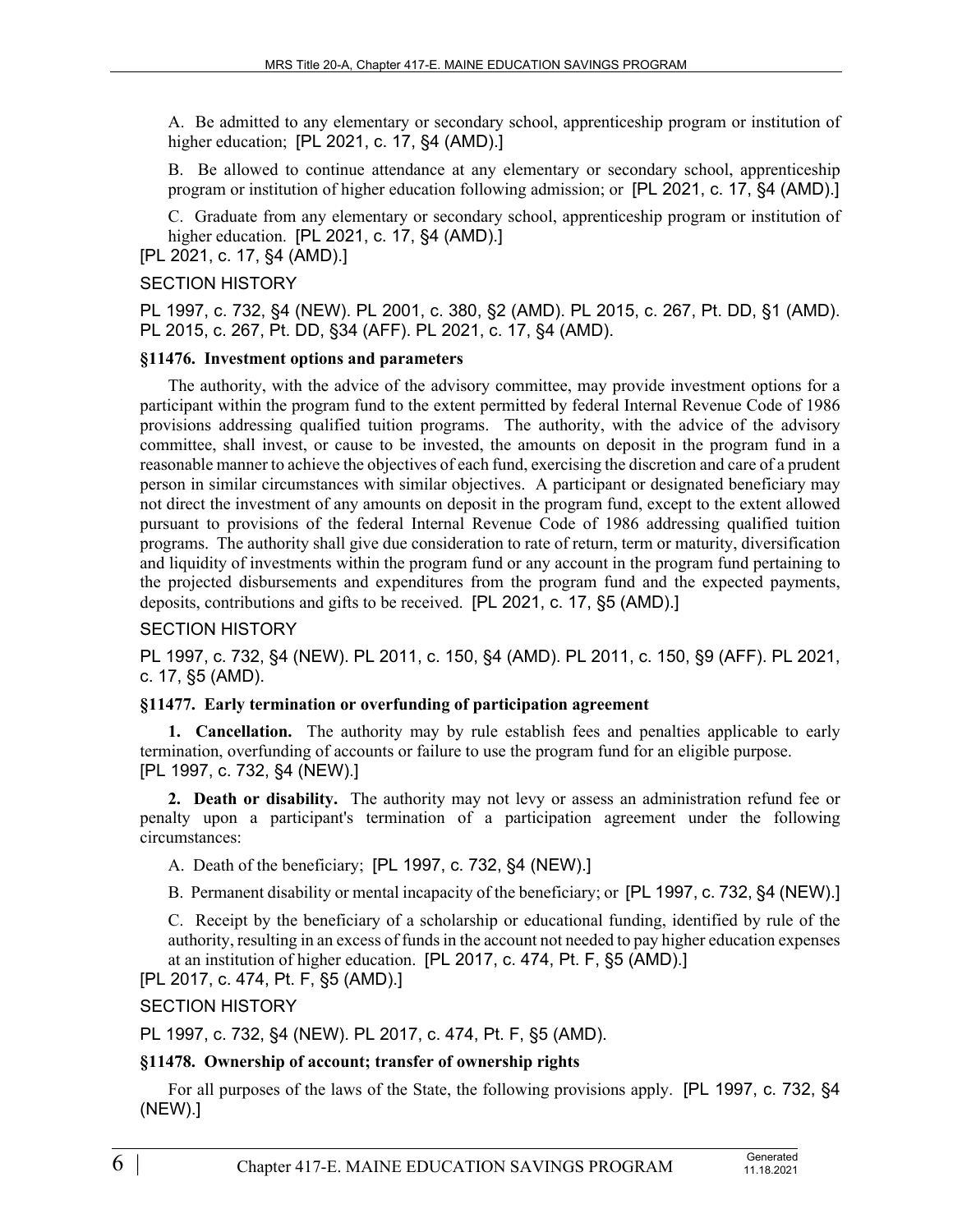**1. Participant retains ownership.** The participant retains ownership of all contributions and all program earnings credited to a participant's account under a participation agreement up to the date of utilization for payment of higher education expenses and, notwithstanding any other provision of law, an amount credited to any account is not susceptible to levy, execution, judgment or other operation of law, garnishment or other judicial enforcement and the amount is not an asset or property of either the participant or the beneficiary for purposes of any state insolvency laws. Notwithstanding this subsection, an amount credited to the participant's account may not be included in any gross estate of the participant for purposes of state tax law, except to the extent that the amount may be includable in any gross estate for purposes of federal tax law.

[PL 2021, c. 17, §6 (AMD).]

**2. Institution of higher education is owner upon payment.** The institution of higher education obtains ownership of the amounts disbursed from an account to the institution of higher education with respect to the higher education expenses paid to the institution at the time each disbursement is made to the institution, subject to any applicable refund policy or other policies of the institution. [PL 1997, c. 732, §4 (NEW).]

**3. Transfer of ownership.** A participant may transfer ownership rights to another eligible participant, including, but not limited to, a gift of the ownership rights to a minor beneficiary pursuant to Title 33, chapter 32; except that, notwithstanding any provision of Title 33, chapter 32, the transfer must be effected and the property distributed in accordance with rules adopted by the authority or the terms of the participation agreement.

[PL 1997, c. 732, §4 (NEW).]

**3-A. Successor participants.** A participant may designate another person as successor owner of the account in the event of the death or disability of the participant. [PL 2001, c. 380, §3 (NEW).]

**4. Jurisdictional effect.** A person may not be deemed a resident of the State or be deemed as present in the State for jurisdictional purposes solely by reason of being a beneficiary or participant of an account.

[PL 1997, c. 732, §4 (NEW).]

**5. Not security.** A person may not pledge any interest in an account as security for a loan or other debt.

[PL 1997, c. 732, §4 (NEW).]

SECTION HISTORY

PL 1997, c. 732, §4 (NEW). PL 2001, c. 380, §3 (AMD). PL 2021, c. 17, §6 (AMD).

# **§11479. Tax exemption**

The assets of the program fund, all program earnings and any income from operations are exempt from all taxation by the State or any of its political subdivisions. A deposit to any account, transfer of that account to a successor participant, designation of a successor beneficiary of that account, credit of program earnings to that account or qualified distribution from that account used for the purpose of paying higher education expenses pursuant to this chapter, as long as that distribution does not exceed the limits established in Section 529 of the federal Internal Revenue Code of 1986, as amended, or rollover distributions permitted under Section 529 of the federal Internal Revenue Code of 1986, as amended, does not subject that participant, the estate of that participant or any beneficiary to any state income or estate tax liability. In the event of cancellation or termination of a participation agreement and distribution of funds to a participant, the increase in value over the amount deposited in the program fund by that participant may be taxable to that participant in the year distributed. [PL 2021, c. 17, §7 (AMD).]

## SECTION HISTORY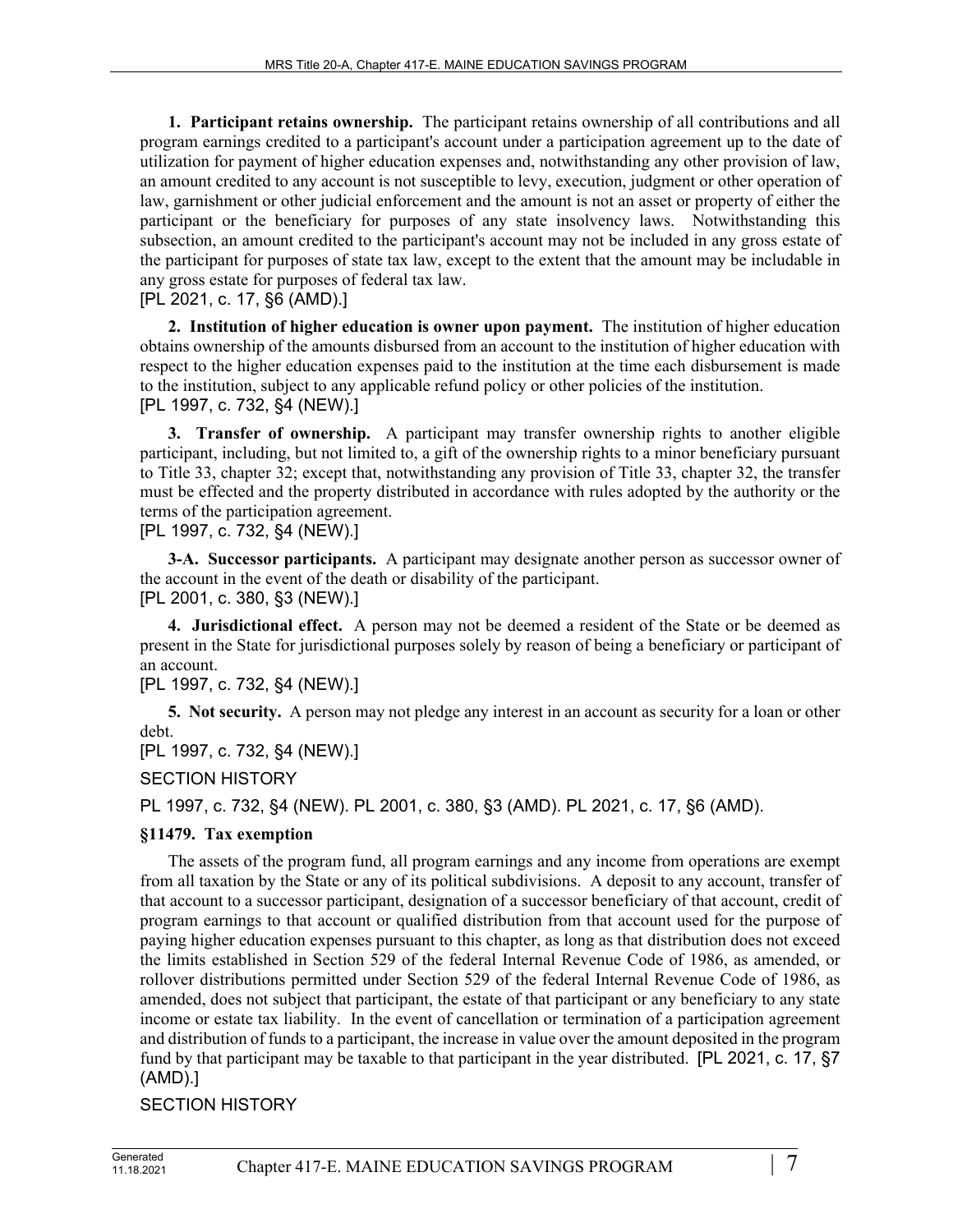PL 1997, c. 732, §4 (NEW). PL 2017, c. 474, Pt. F, §6 (AMD). PL 2021, c. 17, §7 (AMD).

#### **§11480. Rights of participants and beneficiaries to assets of the authority**

Participants and beneficiaries do not have access or rights to any assets of the authority other than program fund assets credited to the account of that participant or beneficiary. An account may not be deemed a debt or obligation of the authority or of the State. [PL 1997, c. 732, §4 (NEW).]

### SECTION HISTORY

#### PL 1997, c. 732, §4 (NEW).

### **§11481. Release of information**

Notwithstanding any other provision of law, including, without limitation, Title 1, chapter 13, subchapter I and Title 10, section 975-A, the authority may provide information regarding individual participation accounts as required by federal law and laws of the state of residence of any participant or beneficiary. [PL 1997, c. 732, §4 (NEW).]

### SECTION HISTORY

PL 1997, c. 732, §4 (NEW).

### **§11482. Exemption from registration**

A participation agreement offered pursuant to this chapter is not a security as defined in Title 32, section 16102, subsection 28. The authority may obtain written advice of legal counsel or written advice from the United States Securities and Exchange Commission, or both, that the offering of a participation agreement is not subject to federal securities laws but is in compliance with those laws and is not in violation of other applicable laws. [PL 2005, c. 65, Pt. C, §9 (AMD).]

### SECTION HISTORY

PL 1997, c. 732, §4 (NEW). PL 2005, c. 65, §C9 (AMD).

#### **§11483. Compliance with federal law**

The authority may take any action necessary to ensure that the program complies with the federal Internal Revenue Code of 1986, Section 529, as amended, and any successor provisions and other applicable laws, rules and regulations adopted pursuant to that provision to the extent necessary for the program fund to constitute a qualified tuition program with the benefits of eligibility under provisions of the federal Internal Revenue Code of 1986 addressing qualified tuition programs. [PL 2021, c. 17, §8 (AMD).]

## SECTION HISTORY

PL 1997, c. 732, §4 (NEW). PL 2021, c. 17, §8 (AMD).

## **§11484. Advisory Committee on Education Savings**

The Advisory Committee on Education Savings, referred to in this chapter as the "advisory committee," is created to provide advice to the authority on the operation of the program and investment of the program fund. [PL 2017, c. 474, Pt. F, §7 (AMD).]

**1. Membership.** The advisory committee consists of 8 members as follows:

- A. [PL 2017, c. 200, §1 (RP).]
- B. [PL 2001, c. 417, §18 (RP).]
- B-1. [PL 2011, c. 420, Pt. G, §1 (RP); PL 2011, c. 420, Pt. G, §9 (AFF).]
- B-2. One member appointed by the Governor from the public; [PL 2017, c. 200, §1 (AMD).]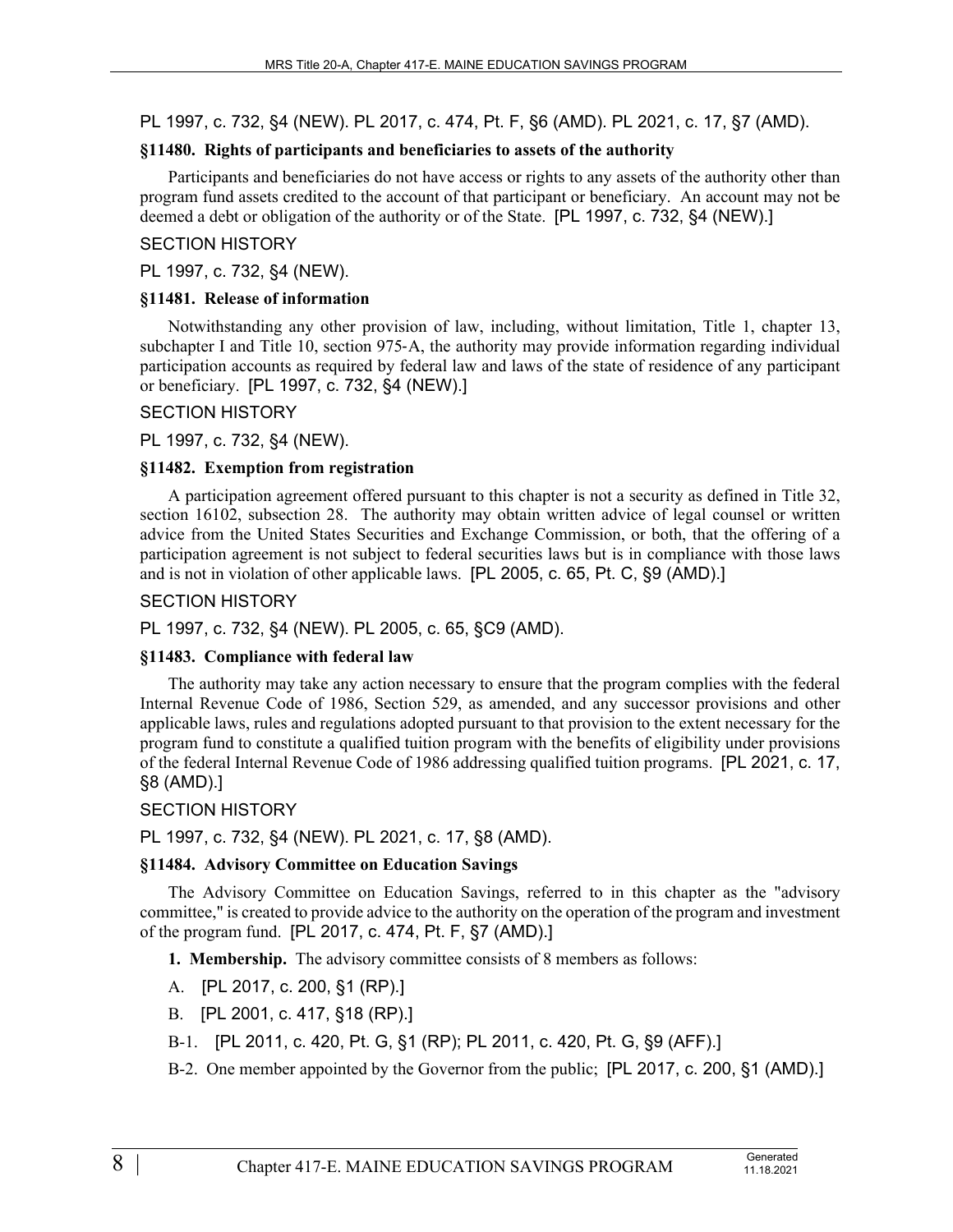C. Four members appointed by the Governor with experience in and knowledge of institutional investment of funds; and [PL 2017, c. 200, §1 (AMD).]

D. [PL 2011, c. 420, Pt. G, §4 (RP); PL 2011, c. 420, Pt. G, §9 (AFF).]

E. [PL 2017, c. 200, §1 (RP).]

F. Three members appointed by the chair of the board who are members of the board. [PL 2017, c. 200, §1 (AMD).]

The chair of the advisory committee must be appointed annually by the chair of the board. [PL 2011, c. 420, Pt. G, §§1-5 (AMD); PL 2011, c. 420, Pt. G, §9 (AFF); PL 2017, c. 200, §1 (AMD).]

**2. Terms.** Members appointed by the Governor must be appointed for terms of 4 years. Members appointed by the chair of the board are appointed for terms of one year. Members may be removed for cause.

A. [PL 2001, c. 417, §20 (RP).]

B. [PL 2001, c. 417, §20 (RP).] [PL 2017, c. 200, §2 (AMD).]

**3. Compensation.** Members of the advisory committee are compensated in accordance with Title 5, chapter 379.

[PL 1997, c. 732, §4 (NEW).]

SECTION HISTORY

PL 1997, c. 732, §4 (NEW). PL 2001, c. 417, §§18-20 (AMD). PL 2011, c. 420, Pt. G, §§1-5 (AMD). PL 2011, c. 420, Pt. G, §9 (AFF). PL 2017, c. 200, §§1, 2 (AMD). PL 2017, c. 474, Pt. F, §7 (AMD).

## **§11485. Rulemaking**

The authority shall establish rules for the implementation of the program established by this chapter, including rules establishing fees and penalties and rules necessary to ensure treatment as a qualified tuition program for federal tax purposes. Rules adopted pursuant to this section, including those setting fees and penalties, are routine technical rules as defined by Title 5, chapter 375, subchapter 2-A. [PL 2021, c. 17, §9 (AMD).]

SECTION HISTORY

PL 1997, c. 732, §4 (NEW). PL 2021, c. 17, §9 (AMD).

#### **§11486. Liberal construction**

This chapter must be construed liberally in order to effectuate its legislative intent. [PL 1997, c. 732, §4 (NEW).]

#### SECTION HISTORY

PL 1997, c. 732, §4 (NEW).

The State of Maine claims a copyright in its codified statutes. If you intend to republish this material, we require that you include the following disclaimer in your publication:

*All copyrights and other rights to statutory text are reserved by the State of Maine. The text included in this publication reflects changes made through the First Special Session of the 130th Maine Legislature and is current through October 31, 2021. The text*  is subject to change without notice. It is a version that has not been officially certified by the Secretary of State. Refer to the Maine *Revised Statutes Annotated and supplements for certified text.*

The Office of the Revisor of Statutes also requests that you send us one copy of any statutory publication you may produce. Our goal is not to restrict publishing activity, but to keep track of who is publishing what, to identify any needless duplication and to preserve the State's copyright rights.